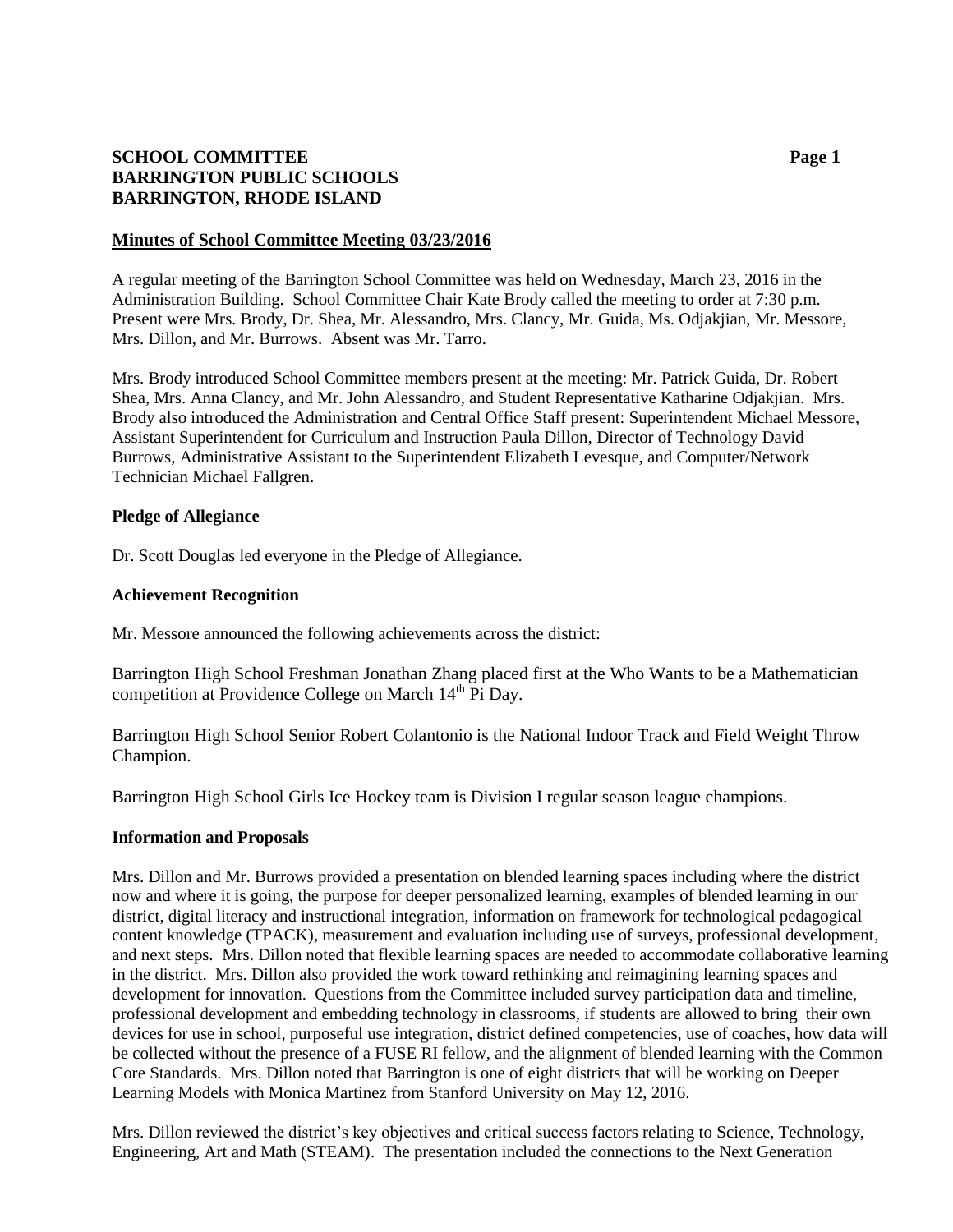# **SCHOOL COMMITTEE Page 2 BARRINGTON PUBLIC SCHOOLS BARRINGTON, RHODE ISLAND**

## **Minutes of School Committee Meeting 03/23/2016**

Science Standards, design thinking, connections to the curriculum, project based learning, examples of STEAM at each grade level, measurement and evaluation, and next steps. Questions from the Committee included if STEAM is geared toward imagination or real world feel in the classroom, project based learning, technology innovation, development of community partnerships and the impact on intern programs, STEAM course requirements and howopportunities for participation in the expansion of pre engineering elective courses at Barrington High School are presented to students.

## **General Public Discussion and Information**

Dr. Scott Douglas, of 25 Rumstick Road, parent, commented on the Committee on Appropriations push back on step increases for teachers in the school budget as discussed at their meeting, noting that the district does care for the teachers. Dr. Douglas encouraged improvements to the bus schedules for this next school year.

Mrs. Pamela Lauria, of 56 Martin Avenue, parent, supports changes to bus transportation prior to the full implementation of a change in school start times, and stressed the importance of School Committee support for no guns in schools. Mrs. Lauria expressed concern for adding Art and Music to STEAM as they may lose value if they do not stand alone.

Mr. Thomas Rimoshytus, of 1 Howard Street, parent, requested consideration to move the Health and Wellness Committee meeting times to the evening so that more people can attend the meetings.

Mr. Anthony Arico Jr., of 166 Lincoln Avenue, urged the Committee to use the funds originally allocated for school start times for teachers, requested that the line item for the change in school start times be removed from the budget and asked that the school start times Ad HocCommittee meet in the evenings to allow for greater participation.

#### **Old Business from Superintendent and Staff**

Mr. Guida provided an update on the work of the Barrington Middle School Building Committee including status of the Stage II Application as submitted on March 14, 2016 to the Rhode Island Department of Education (RIDE), the evaluation by the RIDE School Building Authority on the scope of the building project, and finalizing recommendations to the School Committee for Owner Project Management (OPM) and Commissioning Agent services. The Building Committee and School Committee are scheduled to hold a joint meeting on March 30, 2016. Discussions will continue on expected revisions to the proposed \$80m original cost estimate figure for the project following approval of the OPM.

Mr. Messore reported that he, Mrs. Brody, and Mr. Tarro attended the Committee on Appropriations (COA) meeting held on March 22, 2016. At the meeting, the district highlighted accomplishments achieved through funding including technology initiatives, School Resource Officer, and playgrounds meeting Americans with Disabilities Act (ADA) standards for accessibility. Discussion topics from the COA included concerns relative to potential salary increases with the National Education Association Barrington (NEAB) contract negotiations, unfunded pension liabilities, the impact of the school funding formula, and clarification for the \$419,000 transportation line item as allocated for a change in school start times. Mrs. Brody suggested that a meeting of the Budget Forecasting Committee be convened to address the topic of unfunded pension liabilities, as it is a State issue that impacts both the municipal and school entities. Mrs. Brody noted that it would provide an opportunity for a collaborative discussion with representation from the COA, School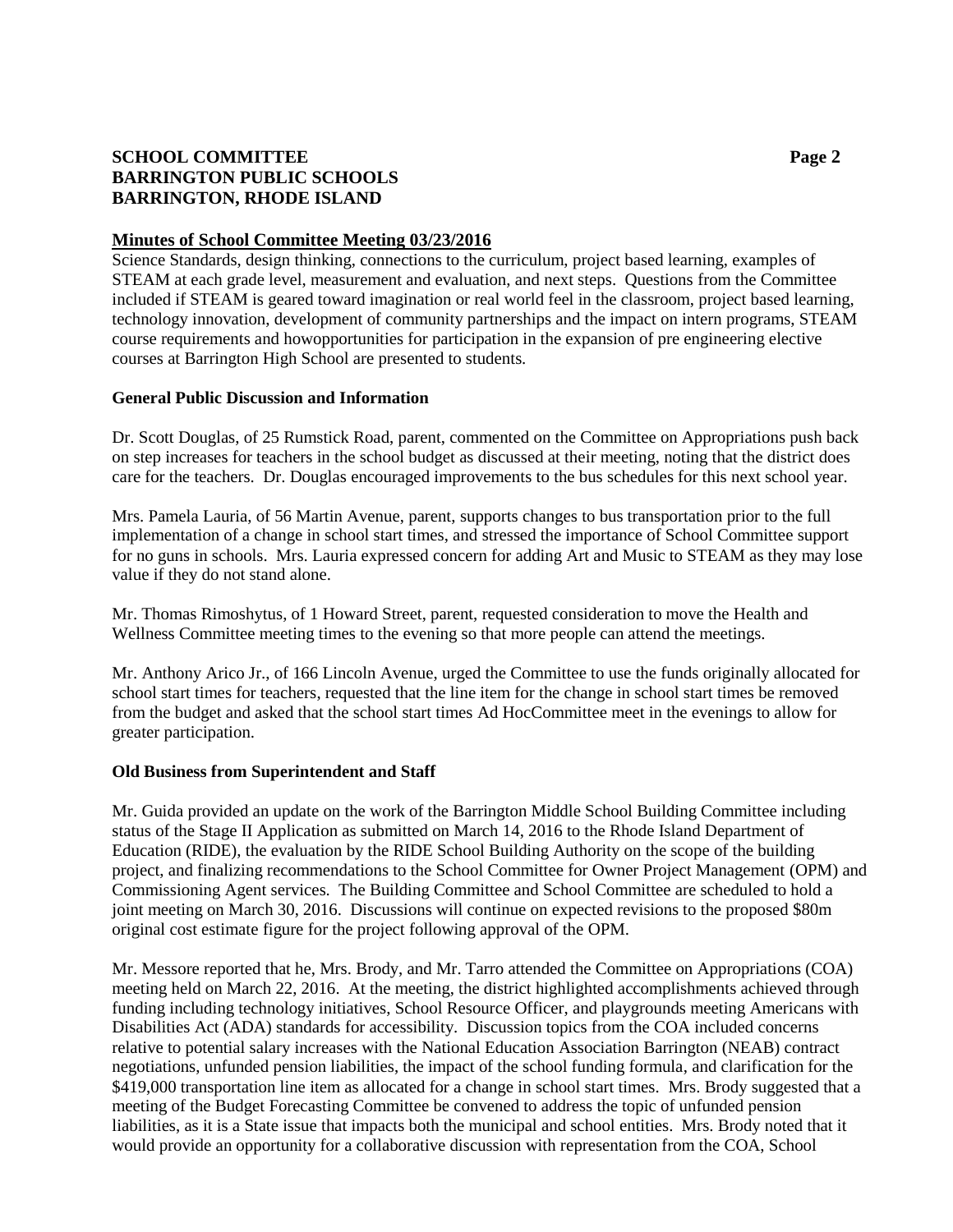# **SCHOOL COMMITTEE Page 3 BARRINGTON PUBLIC SCHOOLS BARRINGTON, RHODE ISLAND**

## **Minutes of School Committee Meeting 03/23/2016**

Committee, Town Council and Finance Directors from the Barrington Public Schools and the Town of Barrington. Mr. Geoff Grove, COA Chair and Chair of the Budget Forecasting Committee, will explore that option. The COA informed the Administration that its initial discussion had included \$245,000 in funding for capital technology as opposed to the \$275,000 as requested in the proposed operating budget. At the COA meeting, Mr. Tarro clarified the rationale for past practice with the COA support of full funding of the capital technology requests in light of reimbursement from the Rhode Island Department of Education (RIDE) for capital improvement projects. The Committee discussed the transportation line item in the school budget and requested additional information from the Superintendent on options to improve bus transportation efficiencies with both cost neutral and budget impact options. Mr. Messore noted that there may be a challenge with availability of the transportation consultant in the near future. Mrs. Brody suggested the use of a district survey of parents and students to collect data on bus transportation use to aid in the Committee's decision making process.

Mr. Messore provided an update relative to the District Strategic Communication Plan, including plans for upcoming communications on the school start time Ad Hoc Committee and an update on the Barrington Middle School building project.

# **Old Business from School Committee**

Mr. Messore presented a revised 2016-2017 school calendar to include the federal holiday on January 2, 2017.

**Dr. Shea moved and Mr. Guida seconded to approve the revised 2016-2017 calendar as presented by the Superintendent to include the observed New Year's Day federal holiday on January 2, 2017. The motion passed 5-0 with Mrs. Brody, Dr. Shea, Mr. Alessandro, Mrs. Clancy, and Mr. Guida voting in the affirmative for the motion.**

#### **New Business from Superintendent and Staff**

**Dr. Shea moved and Mr. Guida seconded to approve the recommendation of the Superintendent with respect to the appointment of Mr. Brad Pilkington, Electrician/Maintenance. The motion passed 5-0 with Mrs. Brody, Dr. Shea, Mr. Alessandro, Mrs. Clancy, and Mr. Guida voting in the affirmative for the motion.**

Mr. Messore announced the retirement of Mrs. Nancy Seadale, Nayatt School Grade 1 Teacher, and Mrs. Hope Turner, Hampden Meadows School Office Clerk.

# **Dr. Shea moved and Mr. Guida seconded to approve the monthly expenditures for February in the amount of \$3,566,868.44. The motion passed 5-0 with Mrs. Brody, Dr. Shea, Mr. Alessandro, Mrs. Clancy, and Mr. Guida voting in the affirmative for the motion.**

Mr. Messore outlined recommendations for Committee consideration for the School Start Times Implementation Plan Model forthe 2017-2018 academic year and the suggested process for population of the Ad Hoc Committee. Mr. Messore introduced his proposal for the purpose and scope to explore the school start times changes in greater depth, the charge to compile detailed analysis on finances, transportation, teaching and learning, programs, community impact, and staff schedules, with submission of a comprehensive report to the Superintendent and then to the School Committee by November 1, 2016. Mr. Messore also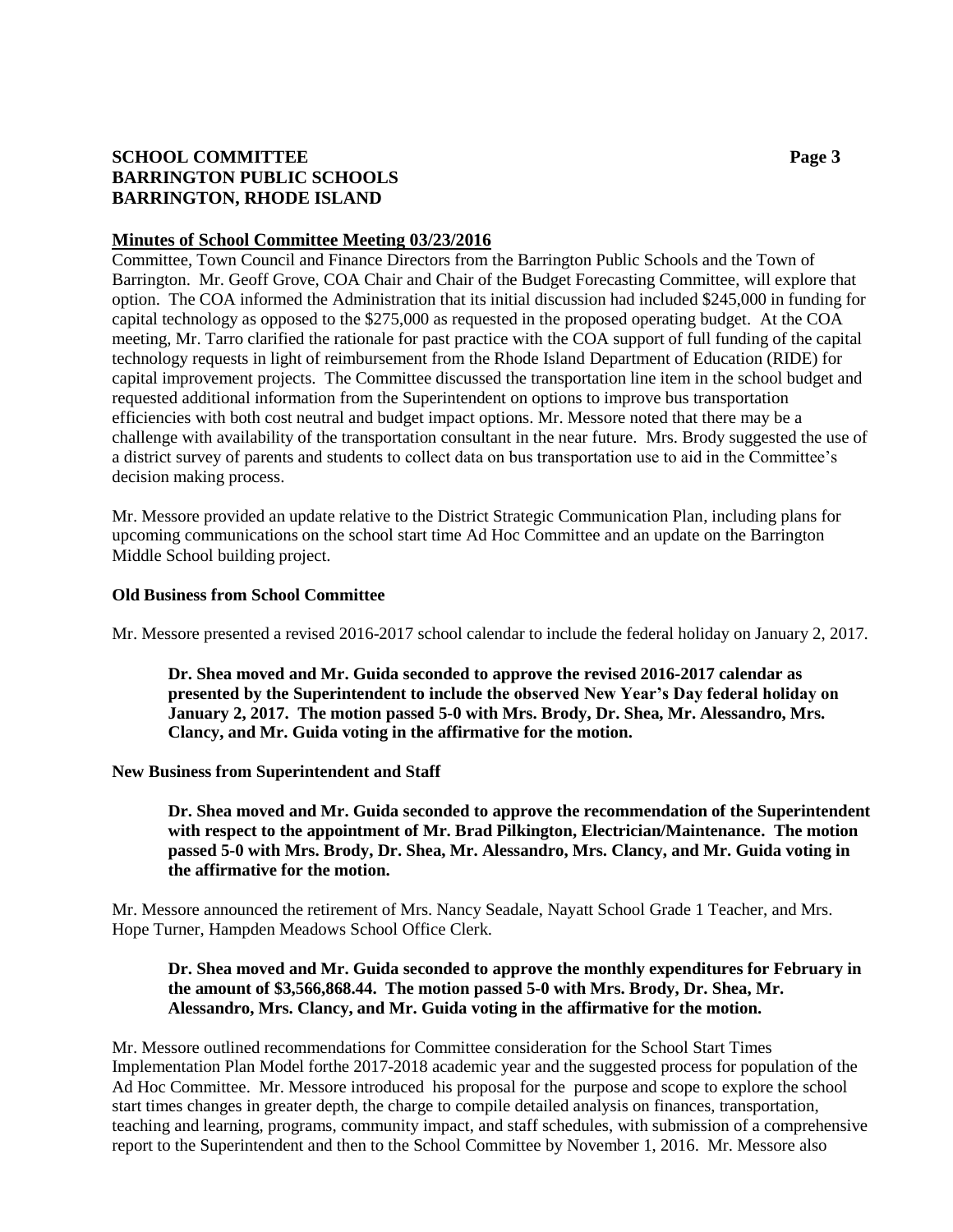# **SCHOOL COMMITTEE Page 4 BARRINGTON PUBLIC SCHOOLS BARRINGTON, RHODE ISLAND**

## **Minutes of School Committee Meeting 03/23/2016**

outlined membership including a district employee selected by the Superintendent to serve as project manager. Discussion ensued on creating a timeline for the process with firm dates, population of the Ad Hoc Committee to include approximately 12-20 members and include educators and parents with representation from all grade levels, and multiple students with emphasis on minimizing stress, and possible future subcommittees for specific target areas. The Committee requested a formal proposal in writing from the Superintendent on his recommendation for the adopted plan to include a specific charge to ensure development of a comprehensive plan to support the 8:30 a.m. school start time, and the possibility of a recommendation of more than one person for consideration of the role of project manager.

## **New Business from School Committee**

Mrs. Brody introduced the agenda item to discuss and vote on the endorsement of the Resolution for Gun Free Schools as adopted by Rhode Island Association of School Committees and the Barrington Town Council. Dr. Willis Bilderback provided information on behalf of the Rhode Island Coalition Against Gun Violence. Dr. Shea read aloud the resolution. Following a brief discussion on district policy restricting guns in schools,

# **Dr. Shea moved and Mrs. Clancy seconded to adopt the School Committee Resolution on Gun Free Schools. The motion passed 5-0 with Mrs. Brody, Dr. Shea, Mr. Alessandro, Mrs. Clancy, and Mr. Guida voting in the affirmative for the motion.**

Dr. Shea provided an update on the Health and Wellness Committee meeting held on March 2, 2016, including a presentation from Barrington High School Principal Mr. Joseph Hurley on the topic of student stress, updates on the ongoing work on nutrition education for athletes, and a discussion on Health and Wellness Committee membership and meeting times. Health and Wellness Committees, as a subcommittee of the School Committee, are mandated in Rhode Island and Dr. Shea read aloud the state law. The Health and Wellness Committee will continue discussion on membership and meeting times at their next meeting on April 6, 2016, which may look to include student and additional staff participation as well as possible fluctuations in meeting times.

Mr. Guida provided the Committee with a synopsis of the Statewide Teacher Contract Commission report. In 2015 the Rhode Island Foundation hired a consultant, The District Management Council, to study the prospect of developing a statewide teachers contract in Rhode Island. Mr. Guida provided an overview of the report findings to date including stakeholder alignment and areas of difference, overall objectives and targets, and financial analysis. Mr. Guida noted the relative position of the Barrington Public Schools relative to salaries and benefits as compared with other districts in Rhode Island, and that the district continues to have one of the lowest per pupil expenditures in the state.

Mrs. Brody led the Committee discussion on topics for the Joint Legislative Breakfast scheduled for March 30, 2016. The Committee agreed to include the school funding formula, Barrington Middle School building project, and consideration for a statewide change in school start times.

# **Decision Items**

**Dr. Shea moved and Mr. Guida seconded to approve the consent agenda. The motion passed 5-0 with Mrs. Brody, Dr. Shea, Mr. Alessandro, Mrs. Clancy, and Mr. Guida voting in the**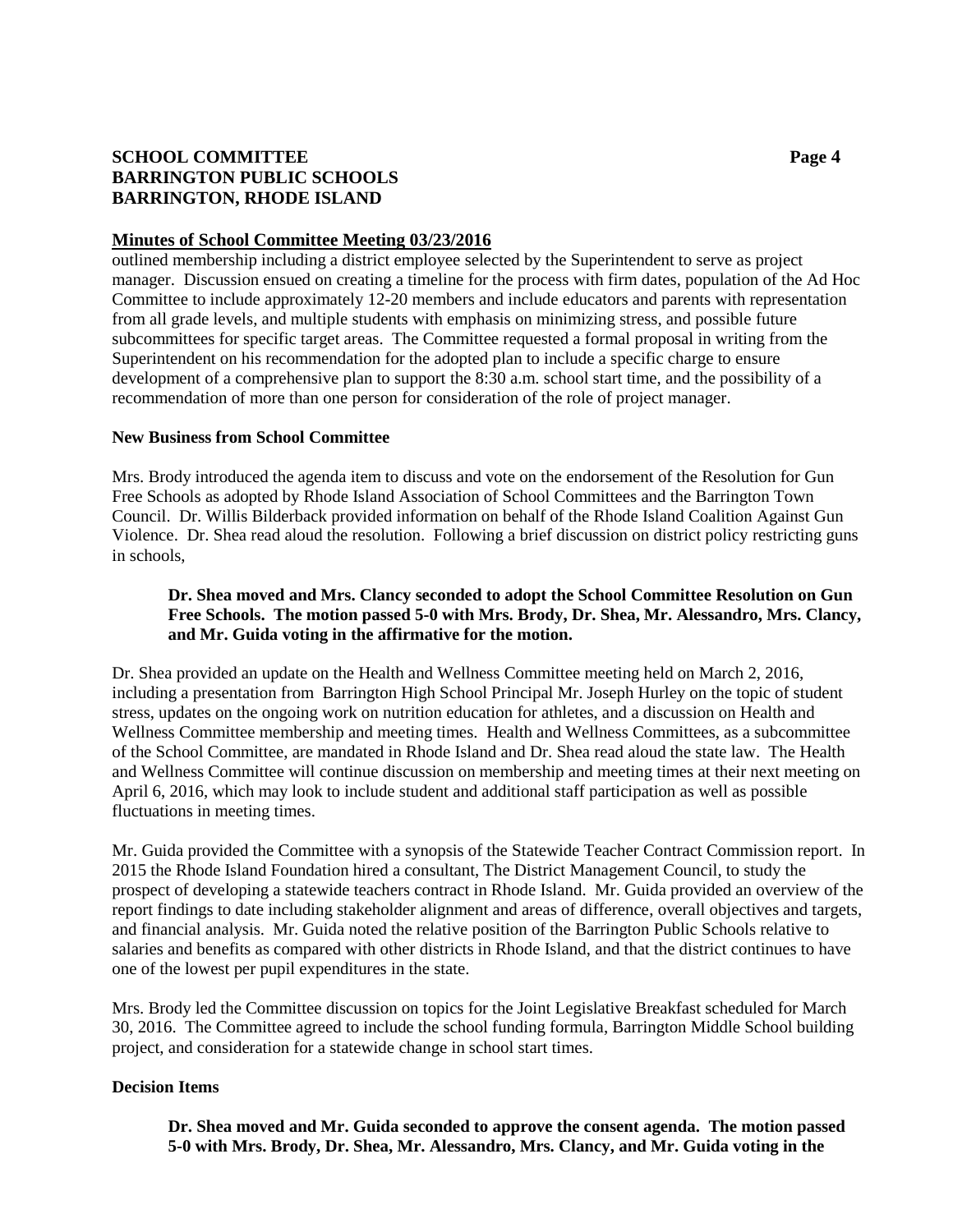# **SCHOOL COMMITTEE Page 5 BARRINGTON PUBLIC SCHOOLS BARRINGTON, RHODE ISLAND**

## **Minutes of School Committee Meeting 03/23/2016 affirmative for the motion.**

#### **Discussion Future Agenda Items**

Mr. Messore reported that the next regular School Committee meeting scheduled for Thursday, April 7, 2016 will be District Report Night.

The bid approval for the Chromebook protective cases for the student assigned devices for the FY2017 and 2018 academic years will be included on a future agenda.

Mrs. Brody requested a workshop with a facilitator as the Committee looks to develop overarching strategic objectives for the district.

Mr. Guida announced that he is not available on May 19, 2016, the current scheduled date for the International Baccalaureate Program Informational Workshop. The Committee agreed to find an alternate meeting date for the workshop.

## **Announcements**

On April 1, 2016, a celebration breakfast will be held for Barrington High School students who participated in the Organisation for Economic Co-operation and Development (OECD) assessment for the past two years.

On April 4, 2016, Barrington High School will host an OECD Regional conference featuring guest speaker, Dr. Jack Dale, former Superintendent of Fairfax County Public Schools.

# **General Public Discussion and Information**

Dr. Lisa Daft, of 5 Robbins Drive, parent, noted that not everyone wants to spend additional funds on bus transportation, especially with the unknown final cost for the Barrington Middle School building project.

Dr. Scott Douglas provided a follow up comment to encourage the Committee to be bolder with the Ad Hoc Committee to include multiple points of perspective with broad representation and possible alternates for members.

Mrs. Mary Roberts, of 11 Adams Avenue, Barrington Middle School Language Arts and Social Studies Teacher, and National Education Association Barrington (NEAB) President, suggested that both Barrington Middle School and Barrington High School principals be included on the Ad Hoc Committee and asked why the timeline includes work in the summer and a November 1 deadline when other districts have taken more than a year with its process. Mrs. Roberts also asked about membership for the Health and Wellness Committee, and expressed appreciation for the advocacy for teachers in the district.

Mr. Thomas Rimoshytus provided follow up comments to suggest dashboard cameras for all district buses, to ask about Internet connection for Chromebooks at home, and expressed concern for the no guns in school resolution that would affect those who have a permit and carry. Mr. Messore responded to note that all buses are equipped with GPS and any student with connection issues with their Chromebook at home should contact the Barrington High School Student Technology Assistance Team.